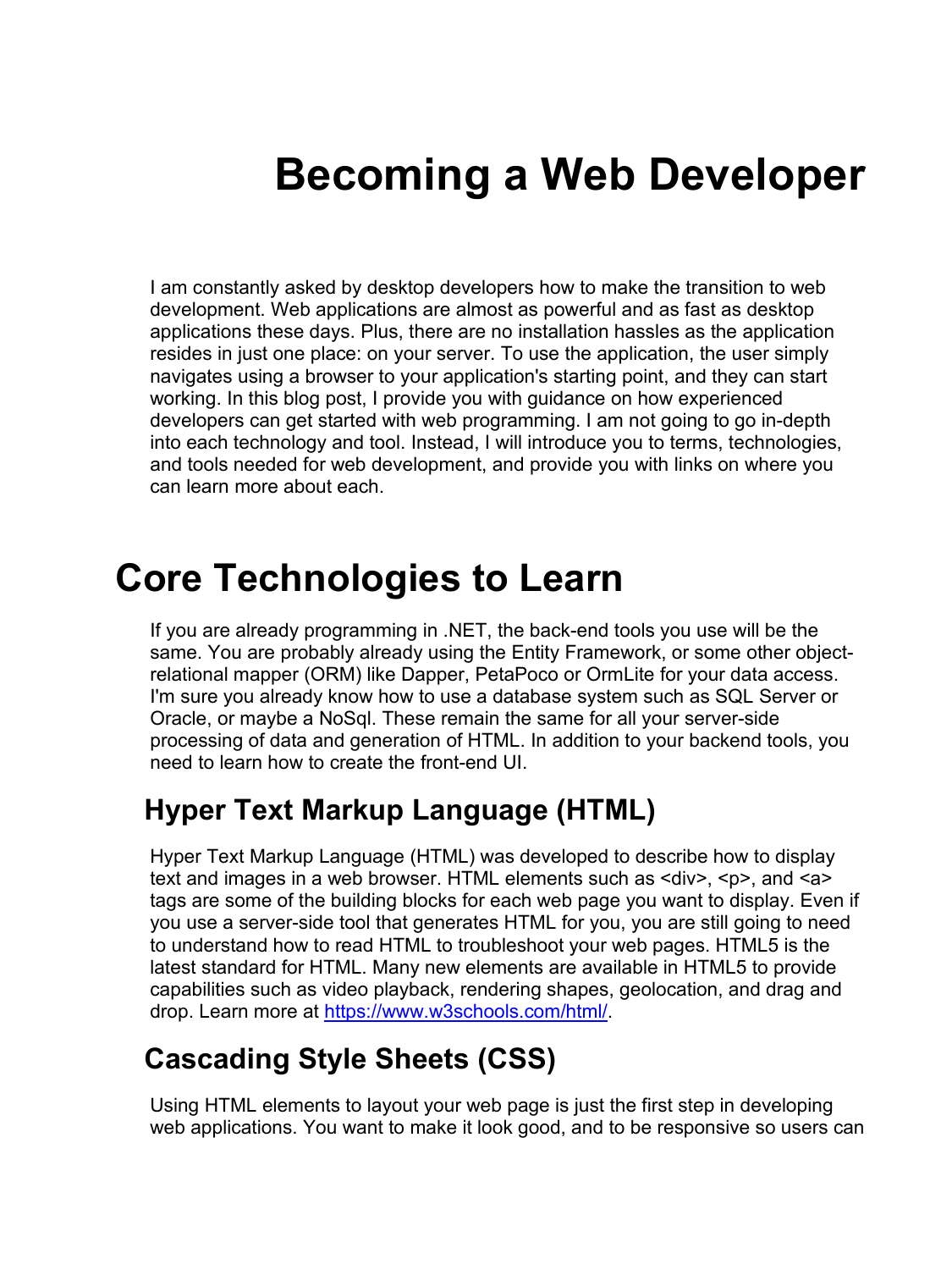view the page on any device. This is where Cascading Style Sheets (CSS) come in. CSS helps you style your HTML so the page looks good on any device. CSS is an essential skill you must master to make a professional web application. Learn more at [https://www.w3schools.com/css/.](https://www.w3schools.com/css/)

#### **Responsive Design CSS Libraries**

Most web pages these days are viewed on either a mobile phone or a tablet. As such, your application needs to look great on these different size screens. This is called responsive design. You can certainly build a responsive design using CSS, but there are a few CSS libraries out there that have done all this for you. Bootstrap [\(https://getbootstrap.com\)](https://getbootstrap.com/) is one, and Material Design [\(https://material.io\)](https://material.io/) is another. These libraries have pre-built styles that automatically change your web pages based on which size screen your user is using.

### **JavaScript**

JavaScript is an interpreted language that runs in any modern web browser. You use JavaScript to program behaviors on your web pages. For example, what happens when the user clicks on a button, a menu, or an image. The syntax of JavaScript is very similar to C, C++ and Java, so for many developers, it is very easy to learn. Learn more at [https://www.w3schools.com/js/.](https://www.w3schools.com/js/)

### **JavaScript Object Notation (JSON)**

JavaScript Object Notation (JSON) is a way to exchange data between two different systems. JSON is considerably smaller than XML and is the preferred method to transfer data from a client application to a server. Learn more at [https://www.w3schools.com/js/js\\_json\\_intro.asp](https://www.w3schools.com/js/js_json_intro.asp) and [https://www.json.org/.](https://www.json.org/)

### **Document Object Model (DOM)**

The Document Object Model (DOM) is what the browser creates from the HTML elements on a web page (Figure 1) after it is loaded. This object model is a tree-like structure with parent, child and sibling elements. As shown in Figure 1, the document contains a root element named *html*. The *html* element contains two sibling elements; *head* and *body*. The *head* element can have any number of child elements. In Figure 1 there are three children elements; *meta*, *title* and *link*. The *body* element can have any number of child elements. In Figure 1, there is a *header*, a *div* and a *footer* element. The *header* element has a child element that is an *h1* element. The *div* element contains two children; *p* and *img*. The *p* and *img* elements are considered siblings to one another, and children of the *div* element.

This object model is created to allow JavaScript to manipulate elements within the document. Attribute values of the elements can be modified, or new attributes can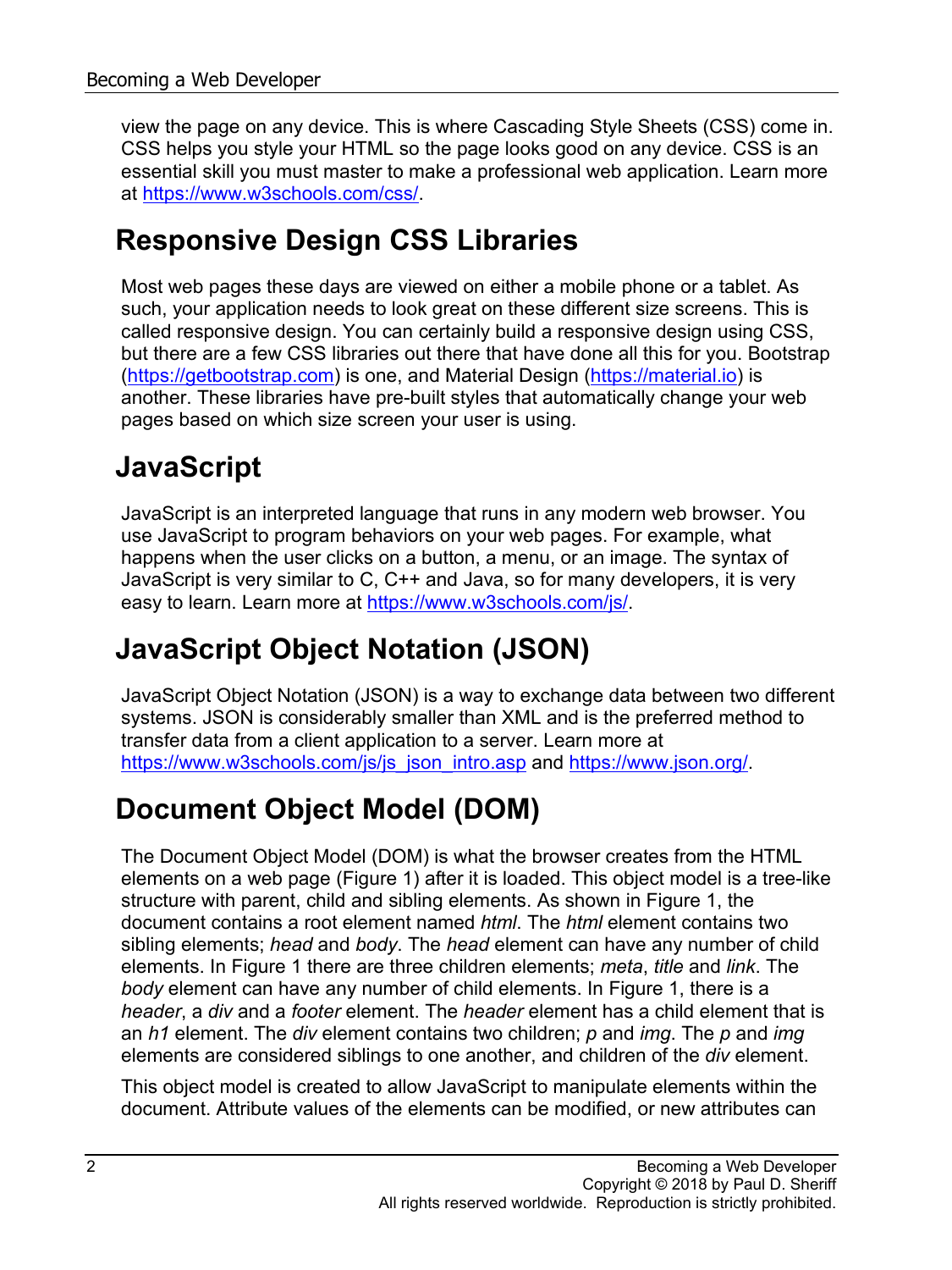be added. You can modify add or remove HTML elements, and change the style of elements. JavaScript also allows you to respond to events on an element.

Each HTML element is created as an object in the DOM. You may then manipulate an element(s) by setting properties or perform an action by invoking a method. Learn more at [https://www.w3schools.com/js/js\\_htmldom.asp.](https://www.w3schools.com/js/js_htmldom.asp)



Figure 1: The DOM is a tree structure created by the browser of all elements on a web page

### **Hypertext Transfer Protocol (HTTP)**

I'm sure you use a browser to go to Facebook, Amazon or one of any other of the millions of sites on the world-wide web. You may notice that after you type in [www.amazon.com](http://www.amazon.com/) that the browser probably prepends "http" or "https" to the www address you typed in. The Hypertext Transfer Protocol (HTTP) is a standard protocol designed to transmit HTML and other documents. Its purpose is to facilitate communication between web browsers and web servers. HTTP is the epitome of the client-server model. Your browser opens a connection to a web server, makes a request for a web page (or other file) and waits until it receives a response. Once the page is returned, the connection is severed. HTTP is what is called a "stateless" protocol, meaning that the server does not maintain any data (state) about the connection after it is severed. Learn more at

[https://en.wikipedia.org/wiki/Hypertext\\_Transfer\\_Protocol](https://en.wikipedia.org/wiki/Hypertext_Transfer_Protocol)

### **Web API**

Unless you are writing a very simple web page, at some point you are probably going to want to exchange data between your server and your web page. The data is sent using JSON, but you need a method that is exposed on the world-wide web that can accept data or send data out. A Web API is an HTTP endpoint that listens for requests and runs code on the server. This code can be written using ASP.NET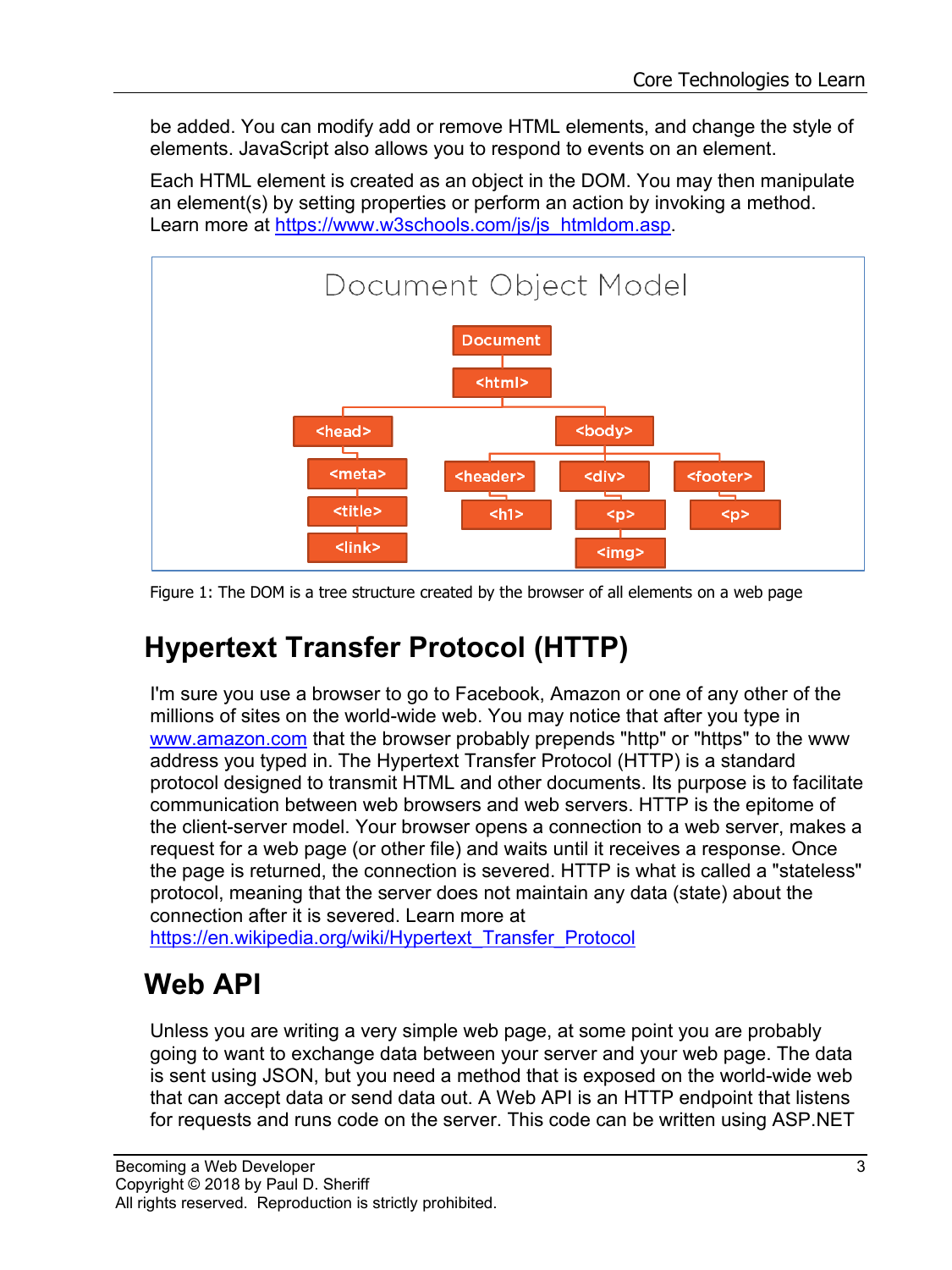and C#, Java, or many other back-end technologies. Learn more at [https://msdn.microsoft.com/en-us/library/hh833994\(v=vs.108\).aspx.](https://msdn.microsoft.com/en-us/library/hh833994(v=vs.108).aspx)

#### **Representational State Transfer (REST)**

Representational State Transfer (REST) is an architectural paradigm defining how a client can interact with a server to retrieve or manipulate data across the HTTP protocol. For example, you write a Web API that accepts requests from a client, processes that request, and returns a response back using HTTP status codes. The request sent by the client are called verbs, with the most common ones being GET, POST, PUT and DELETE. GET is when you wish to retrieve data, such as a web page or a JSON object. A POST is used to send data a user enters in a web page, or for sending a JSON object built using JavaScript. A PUT is used when you wish to send data as a JSON object to update data on the server. The DELETE verb allows you to send a JSON object to delete data on the server.

Each of these verbs sends back a status code as to the success or failure of the operation. You may receive an HTTP status code of 200 indicating success. You may receive a 404 if the resource you were attempting to update was not found. You are not limited to just sending JSON objects, you may also use XML, HTML or some other format. Learn more at

[https://en.wikipedia.org/wiki/Representational\\_state\\_transfer.](https://en.wikipedia.org/wiki/Representational_state_transfer)

### **Secure Sockets Layer (SSL)**

When you browse to **www.amazon.com**, your browser immediately prepends "https" to the address. This modifies your browser session to become a secure connection. All data sent back and forth between the server and your browser is encrypted. The web server has a certificate issued by a trusted authority. The server creates a special key which it sends securely to the client. This key is used to encrypt the data sent from the client to the server. Only the server has the other key needed to decrypt the data. The same is true in reverse as well. SSL is a deprecated technology now, but people still use it when talking about a secure web site. The updated standard is called Transport Layer Security (TLS). Learn more at [https://en.wikipedia.org/wiki/Transport\\_Layer\\_Security.](https://en.wikipedia.org/wiki/Transport_Layer_Security)

# **Tools to Learn**

You are probably used to using Visual Studio (VS) to develop Windows Forms or WPF applications. Good news; you may also use Visual Studio to develop web applications too. There are a few other tools that you might wish to become acquainted with as they will be useful in your web development.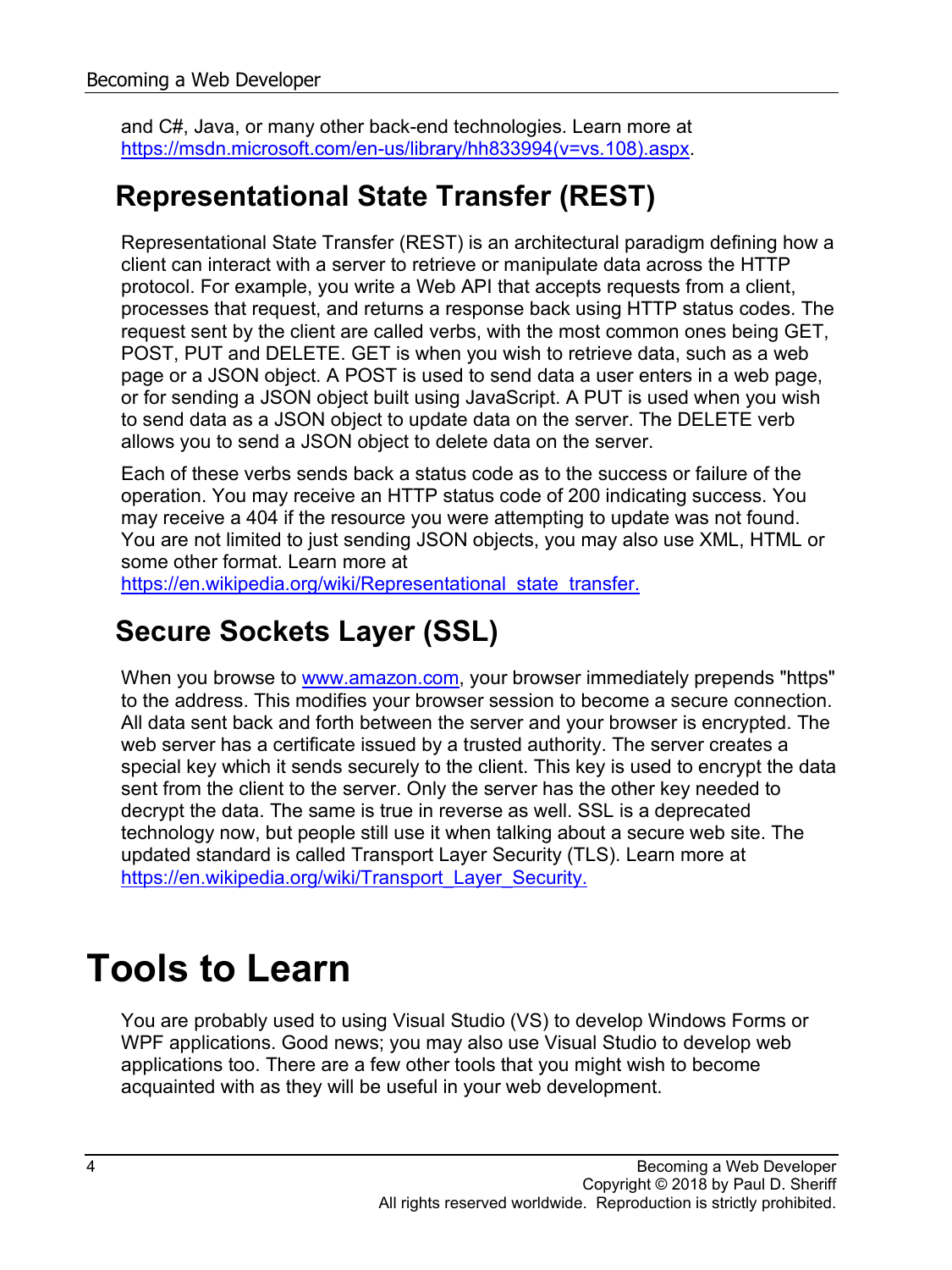### **NuGet Manager in Visual Studio**

If you have not had a chance to use the NuGet Manager in Visual Studio, you most likely will when you start doing web development. There are many free libraries that you will add to your application that are available through this utility. Web developers tend to create some very high-quality libraries and make them available to anyone who wants to use them. The NuGet Manager allows you to search for these libraries and add them directly into your project. NuGet Manager helps you upgrade to newer version of any libraries you have added to your project. Learn more at <https://www.nuget.org/>**.**

#### **Browser Developer Tools**

Most browsers have a set of "developer tools" built-in that are typically accessed via the F12 key. You often hear these tools referred to as "F12 Tools". These tools are very useful for helping you debug your JavaScript, drilling down into the DOM, and viewing what CSS is currently applied to each element. Take some time to get to know what you can do with these developer tools for your browser. Each browser has similar tools, but how you use them varies from browser to browser. Table 1 has a list of where you can find more information about each browser's developer tools.

| <b>Browser</b>       | <b>Tools</b>                                                    |
|----------------------|-----------------------------------------------------------------|
| IE 11 and<br>earlier | https://msdn.microsoft.com/en-us/library/hh772704(v=vs.85).aspx |
| Microsoft Edge       | https://docs.microsoft.com/en-us/microsoft-edge/devtools-quide  |
| Chrome               | https://developers.google.com/web/tools/chrome-devtools/        |
| FireFox              | https://developer.mozilla.org/en-US/docs/Tools                  |

Table 1: Browser developer tools reference

## **GitHub**

GitHub is a place on the web where you can store code for your libraries and/or your application. It is a source control system that allows multi-developer collaboration. GitHub contains a set of repositories. Each repository can be made public for no charge, or private for a small fee. Learn more at [https://github.com/.](https://github.com/)

#### **Git**

Git is a tool used to interact with GitHub. This tool is a command-line interface, and it also integrated into many IDE's such as Visual Studio and Code. This tool allows you to add, edit and delete files from a repository. All changes are tracked within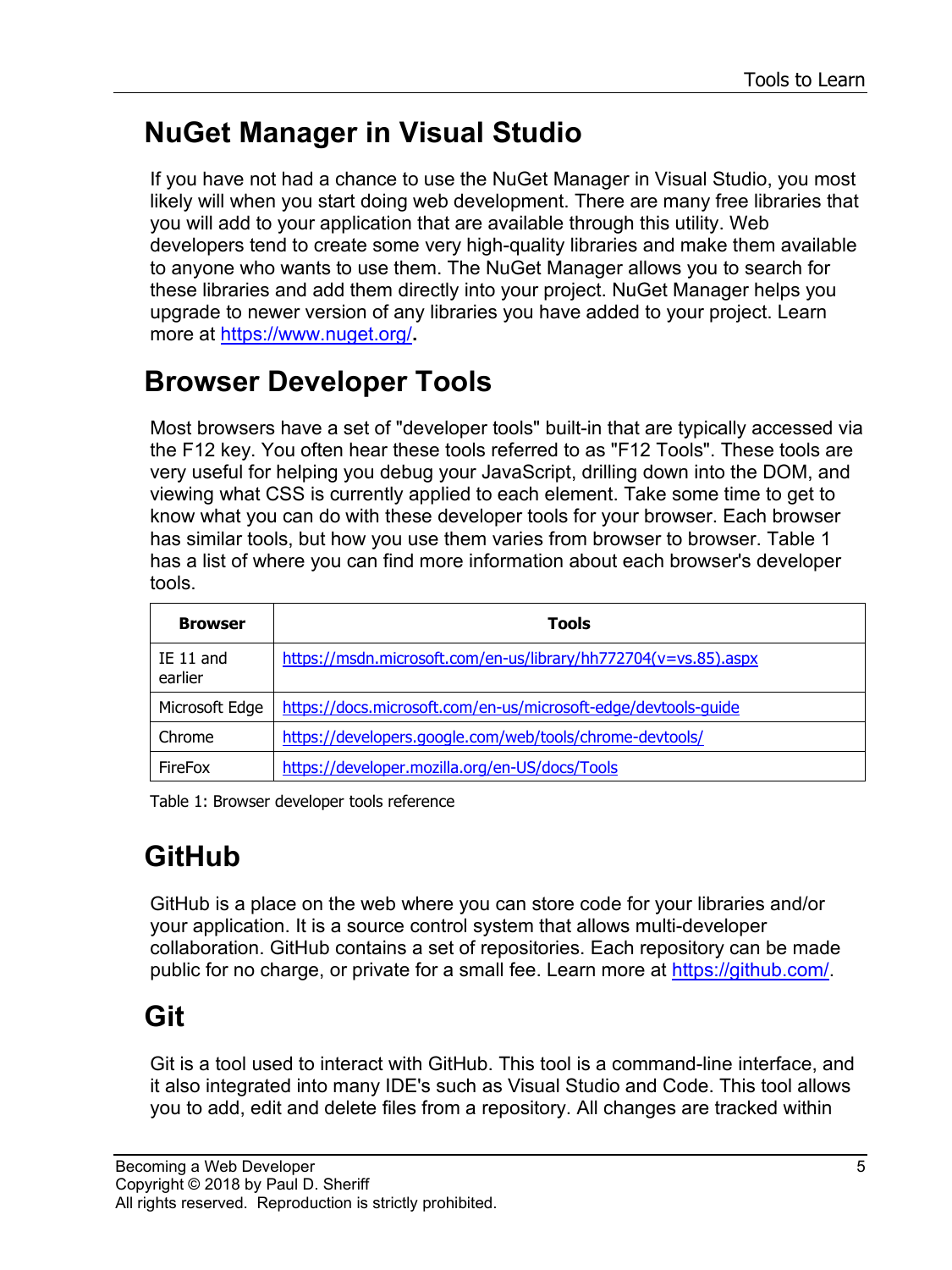GitHub so you can revert to an earlier version of a particular file. Learn more at [https://guides.github.com/introduction/git-handbook/.](https://guides.github.com/introduction/git-handbook/)

### **Visual Studio Code**

Visual Studio Code (a.k.a. VS Code or just Code) is a lightweight source code editor that is very popular among front-end developers. This editor is available on Windows, macOS and Linux. Support for the most commonly used languages such as JavaScript, TypeScript and Node.js is built right in. In many cases, you will find you can get things done faster with Code rather than Visual Studio. There are many extensions you can add to Code to make it work for your other languages such as C#. Extensions are available to help you debug each of the languages too. By making everything an extension allows this editor to stay lean and provides faster response times. Extensions can be created by anyone, so you may find a few different extensions that perform the same function. You may then choose the one that suits you best. Learn more at [https://code.visualstudio.com/.](https://code.visualstudio.com/)

## **Node.js**

Node.js is an open-source, asynchronous, event-driven runtime engine typically used to build network applications such as a web server. If you use Code to develop Angular or React applications, you will most likely use the Code Node.js server to run the pages in your application. Learn more at [https://nodejs.org/en/.](https://nodejs.org/en/)

#### **npm**

npm is a package manager for JavaScript code. It is made up of three distinct entities; a website, a Command-Line Interface (CLI), and a registry. The website can help you discover what packages are available for download, however, a google search will work just as well. The CLI, named "npm", assists you with downloading and installing a package into your application. The registry is the database of JavaScript packages and the meta-data associated with each package. Learn more at [https://www.npmjs.com/.](https://www.npmjs.com/)

# **Web Application Development**

When it comes to web application development, you can approach it in a couple of different ways. You can use a server-side approach, or a client-side approach, or a combination of the two. Both have their advantages and disadvantages. There is no right way or wrong way to which approach you use. Often, the needs of the user will decide how you program each web page to work. What I have found is for pages with not a lot of interaction I use a server-side approach. When I need a page that is very interactive, must respond to the user quickly, and the page's HTML may need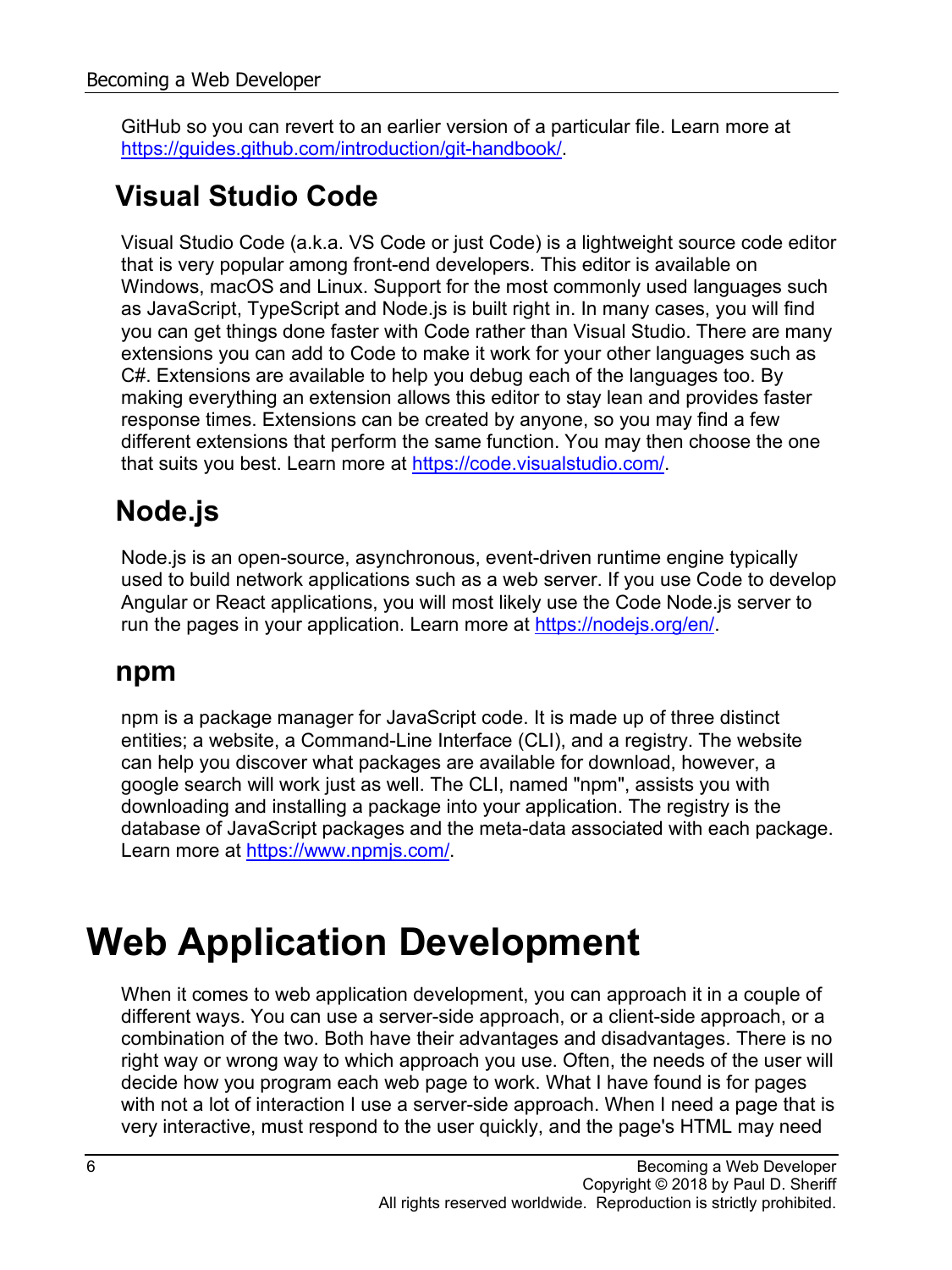to be modified on the fly, I choose a client-side approach. In the next two sections, I discuss server-side development and client-side development.

## **Server-Side Development**

Ultimately a browser needs HTML to display. However, what if you have a list of products you want display, and that product data is in a product table in an SQL Server database. You don't want to create a product.html page with a list of hardcoded products, because this static page would not change when someone modifies the product table. This is where a server-side development tool such as ASP.NET or PHP can assist you.

Instead of the user requesting a static product.html file using [www.mysite.com/product.html,](http://www.mysite.com/product.html) they instead send a GET request to the server to an endpoint such as [www.mysite.com/product.](http://www.mysite.com/product) Dropping the .html file extension allows the web server to intercept this request and call a program you write to get data from the product table and integrate that data into an HTML template. Together these two pieces come together to create a product.html file that is sent back to the browser to display (Figure 2). Each time the user calls this endpoint, the product data is retrieved from the database, and a new product.html page is sent back to browser.



Figure 2: Create HTML on a Server using a programming language like C# or Java.

There are a few different options you have when using Microsoft tools; Web Forms, MVC or Core MVC. There are other server-side tools you can use such as Java, PHP, Ruby on Rails, Python and many others. Let's look at some of the most popular choices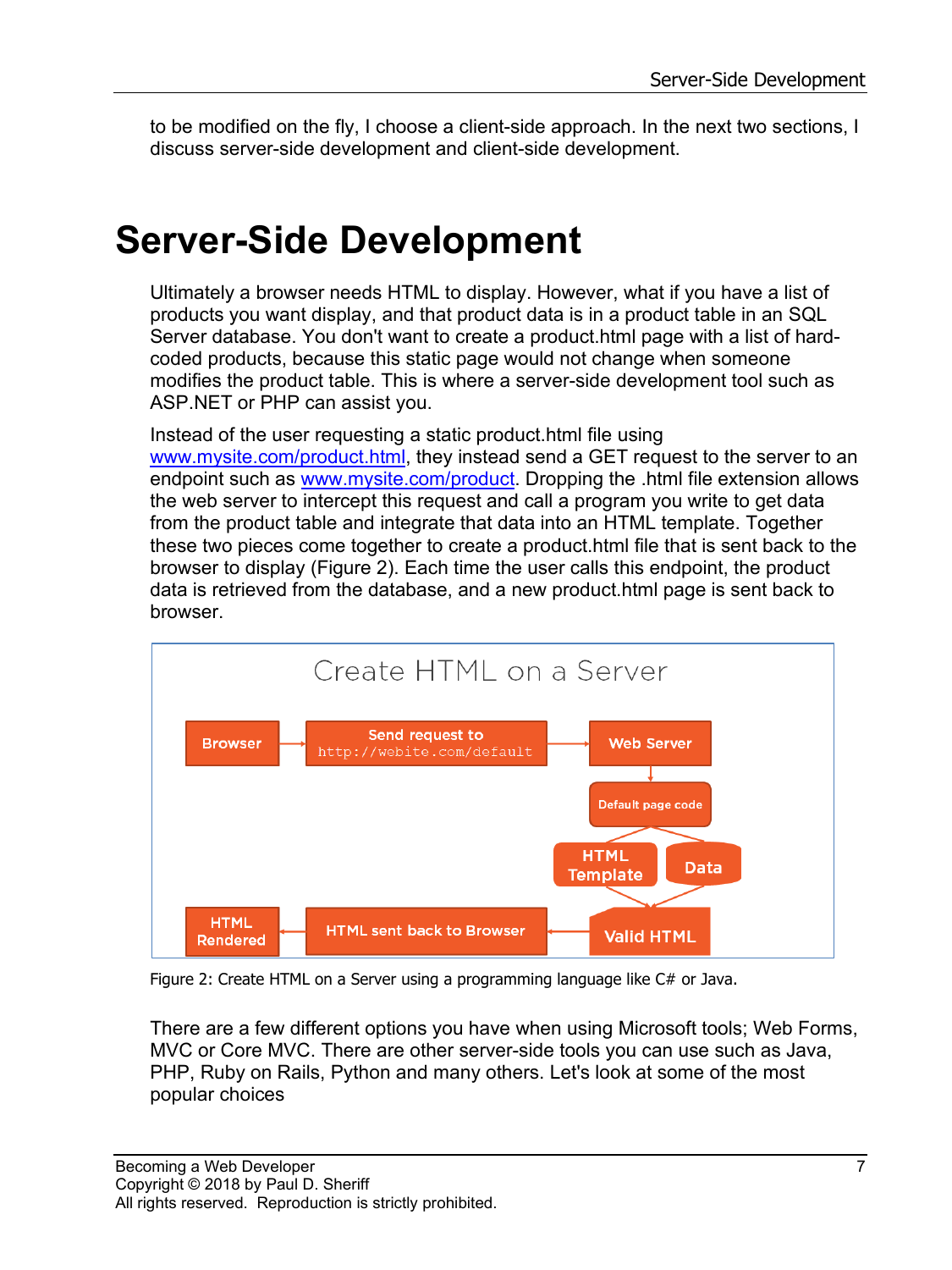#### **PHP**

PHP is a popular language and web framework that has been around for quite some time. PHP is easy to use and helps the novice web developer get a website up and running in a short time. Created in 1994, it is one of the oldest web development languages.

#### **Advantages**

- 1. Can be run on many platforms, including Windows, macOS and Linux.
- 2. PHP is open-source which means it is developed and maintained by a large group of PHP developers
- 3. Since it is maintained as open-source, when bugs are found, you can fix them yourself
- 4. It uses a C-like syntax, so many developers can get up-to-speed with it quickly
- 5. There are many libraries that integrate into PHP because it has been around so long
- 6. Connecting to a database to manipulate data is easy to do

#### **Disadvantages**

- 1. There are a lot of legacy coding practices that can make for hard to maintain code
	- a. You can either use procedural style coding or object-oriented style of coding
	- b. Sometimes one application uses both making maintaining that code very difficult
- 2. Since it is open sourced, people can read the code and find ways to exploit websites written in PHP
- 3. Not a strongly typed language
	- a. This can lead to unexpected bugs
- 4. It is an interpreted language, not compiled

### **Ruby on Rails**

Ruby on Rails is a web development framework that makes developing web applications easy. GitHub, Shopify and Airbnb are just some of the websites built using Ruby on Rails. Rails is a framework and is very opinionated about how you write a web application. If you write the way they want you to, then you will have a good time, if not, then you are probably not going to like programming using this framework.

#### **Advantages**

1. Good tools for development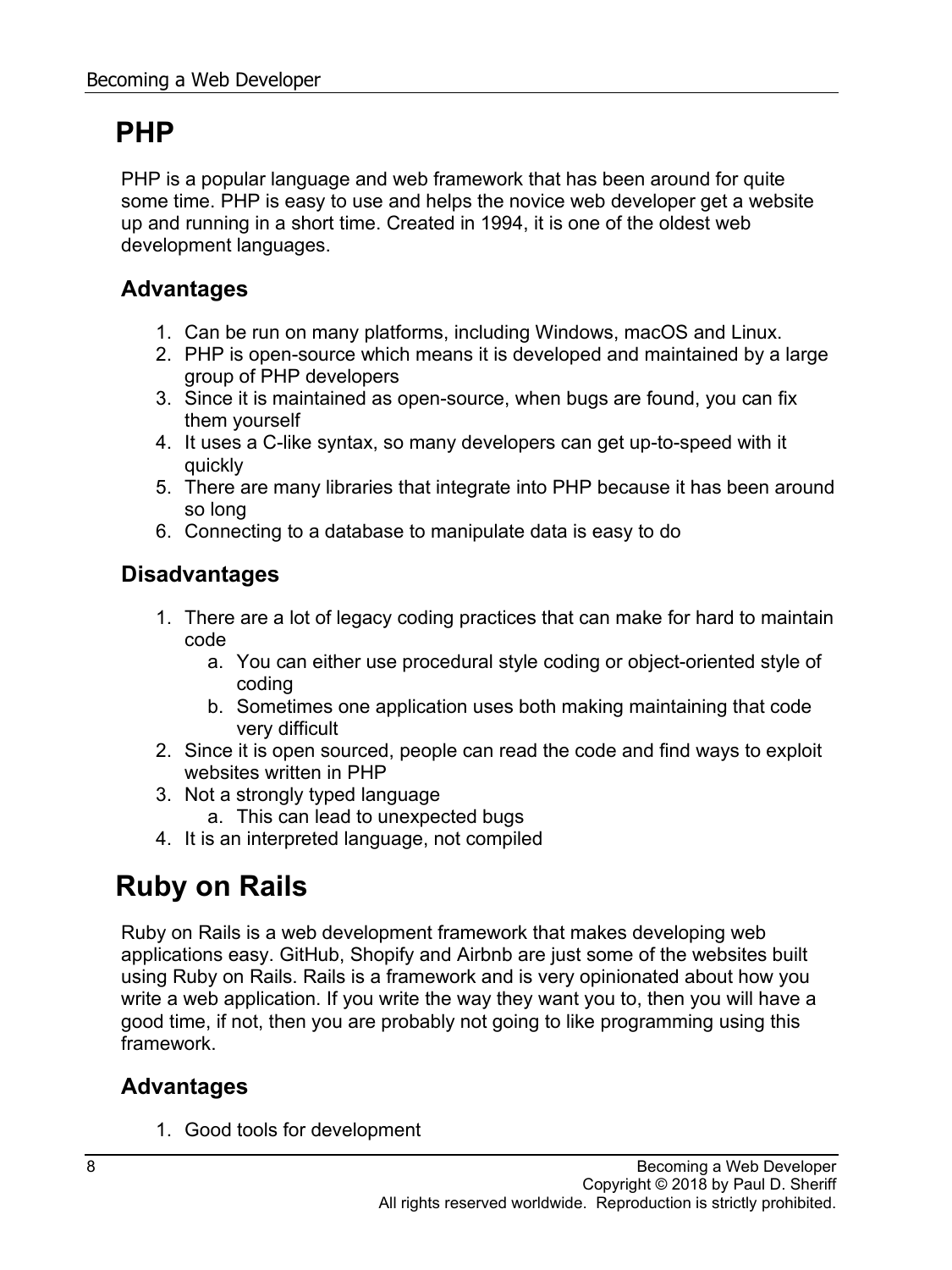- 2. Quick to get a web site up and running
- 3. There is a large amount of third party libraries available
- 4. Good support for testing

#### **Disadvantages**

- 1. The load time for the framework can be slow
- 2. The runtime can be slow
- 3. Not very flexible as you must follow their way of doing things
- 4. Can be hard to find good developers
- 5. Hard to find good documentation for what you want to do

### **ASP.NET Web Forms**

Web Forms was Microsoft's way of easing desktop developers into web development. They tried to make Web Forms react in a similar fashion to Windows Forms development. Web Forms binds data retrieved from your data store to server-side controls, and those controls render the appropriate HTML. While this makes for some quick development, it is not as easy to customize the HTML that it produces. In addition, the runtime for this engine is very large because of the event model that is used. Web Forms is a legacy technology and should not be used for new development. You might still run into this technology at many companies however, so learning the basics of it might be appropriate. Learn more at [https://www.asp.net/web-forms.](https://www.asp.net/web-forms)

#### **Advantages**

- 1. Rapid application development
- 2. Drag & drop for designing pages
- 3. Data binding
- 4. Lots of third party support
- 5. Easier for desktop developers to learn

#### **Disadvantages**

- 1. Little control over the HTML that is rendered
- 2. Can't have multiple form tags on a page
- 3. Large page lifecycle makes it slow
- 4. Working with the lifecycle events can be tricky
- 5. Hard to automate the testing process

## **ASP.NET MVC**

ASP.NET MVC (Model-View-Controller) shares the same engine as ASP.NET Web Forms, but the pipeline has been simplified which makes it faster than Web Forms. There are several advantages to using MVC over Web Forms.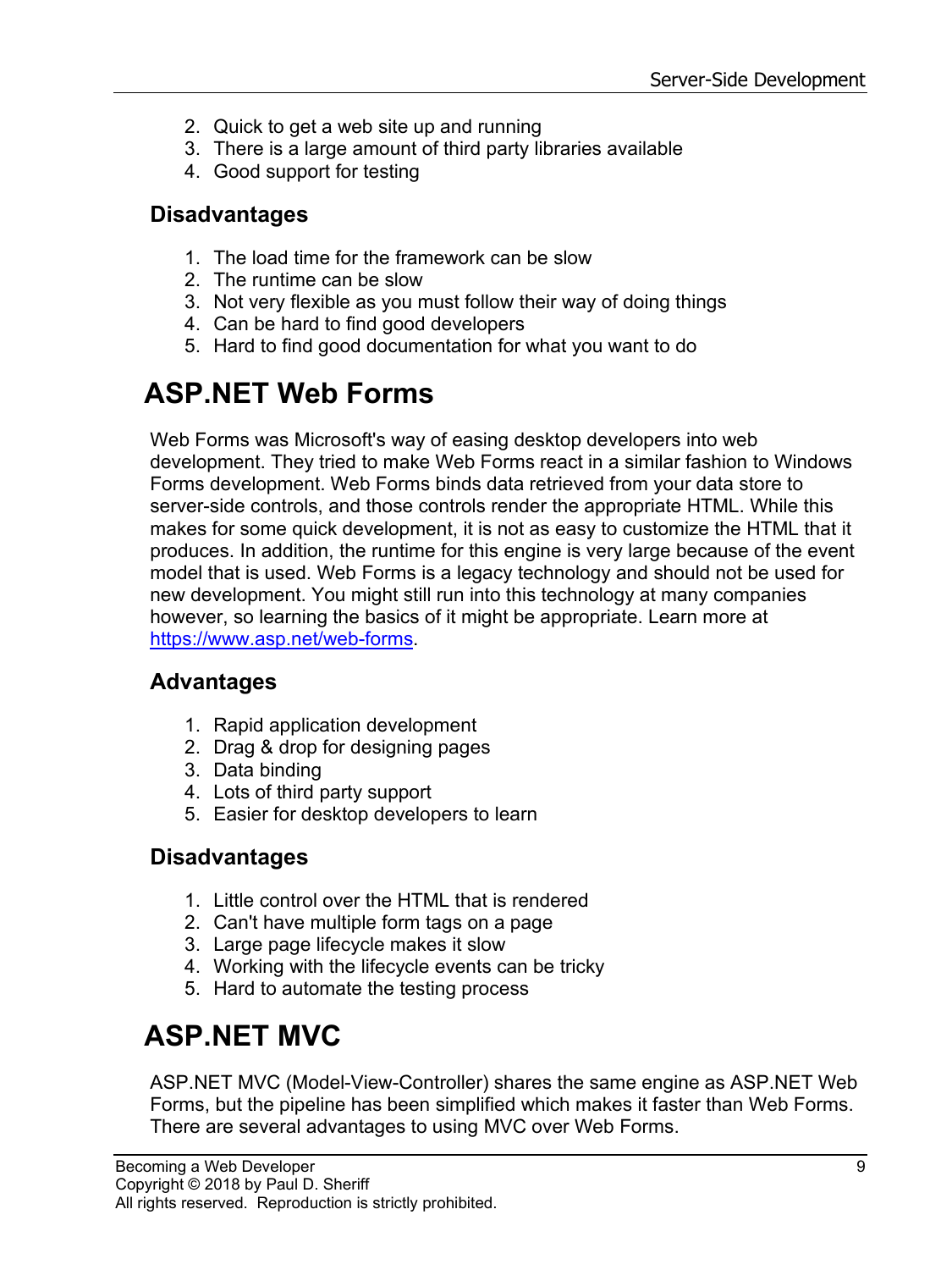#### **Advantages**

- 1. Separation of concerns
- 2. Data binding
- 3. Lots of third party support
- 4. Faster execution speed
- 5. Multiple form tags allowed on a page
- 6. Similar programming model to other web development paradigms a. Easier for non-Microsoft developers to learn
- 
- 7. Designed to be stateless
- 8. Can automate the testing process
- 9. Full control over HTML that is rendered
- 10.Uses HTTP correctly

#### **Disadvantages**

- 1. Developers need to understand OOP and MVC
- 2. Can't see the design of the form during development
- 3. Harder to follow the flow of the logic because of the separation of concerns

Learn more at <https://www.asp.net/mvc>

### **ASP.NET Core MVC**

The ASP.NET Core framework is an open-source web framework for creating web applications. This is a significant rewrite of the .NET framework targeted for crossplatform development. An ASP.NET Core web application runs on Windows, macOS and Linux servers. This framework has basically the same advantages and disadvantages as ASP.NET MVC but has two additional advantages; it is faster and cross-platform. Learn more at https://www.asp.net/learn.

# **Client-Side Development**

Client-side development means starting with a product.html file that only has an empty HTML element such as a *div* tag. It is into this tag you build the HTML using data retrieved via a call to a Web API and mixing that into a pre-defined HTML template. There is typically only one HTML file containing the *html* and *body* tags. All other pages are built by replacing the contents of the *div* element with data retrieved from a Web API call, and other HTML templates as shown in Figure 3.

This type of development can be faster than server-side rendering as you are only transferring JSON data from the server to the client, not the HTML plus the data within that HTML. There are some instances where server-side rendering can be faster, so you need to decide which approach is best for your situation. Remember,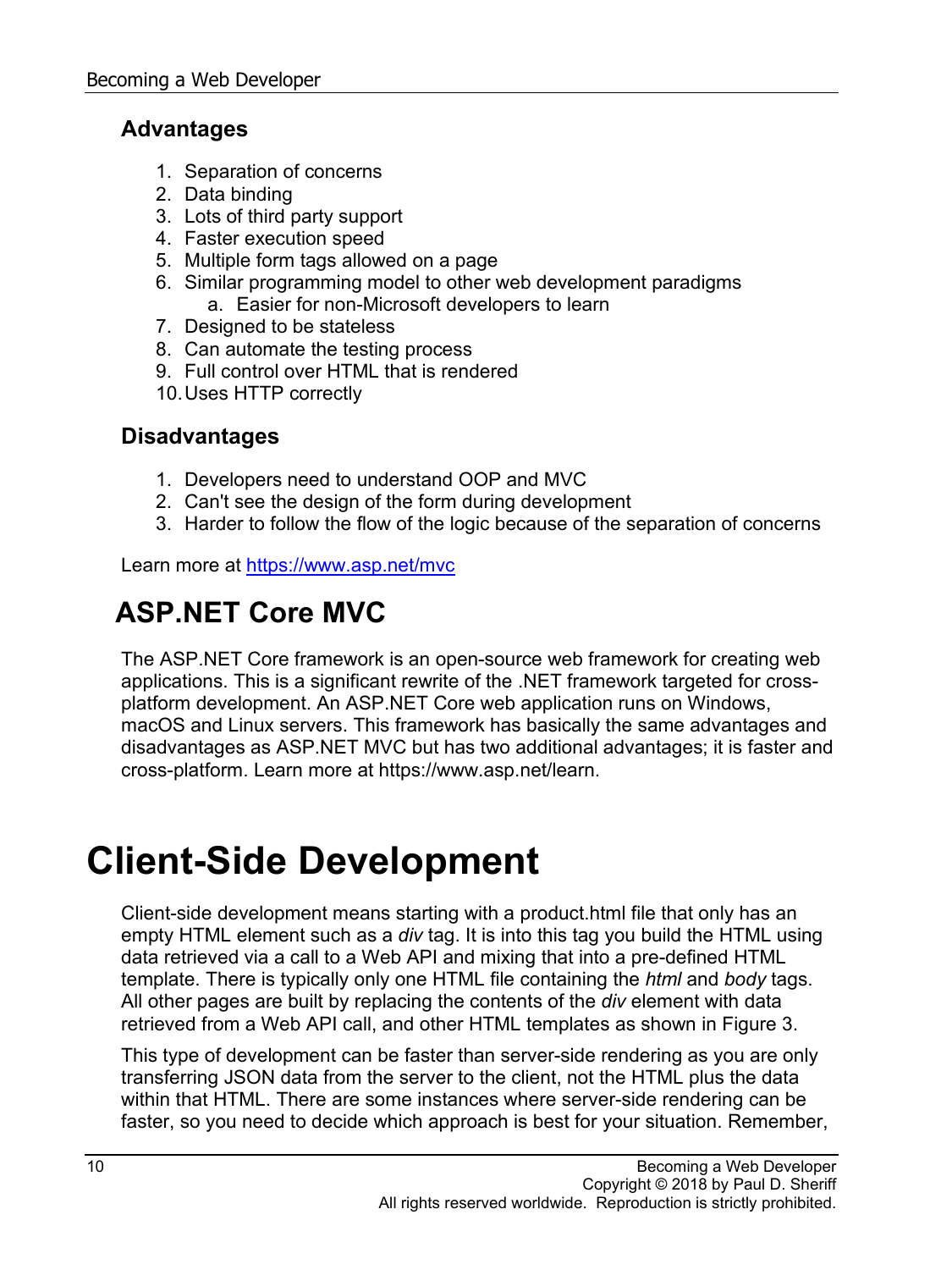you don't need to do all one or the other. You can mix and match these methods just fine.



Figure 3: Call Web API to retrieve data to render.

#### **Libraries versus Frameworks**

Before looking at some of the various tools you can use to create client-side web applications, let's first talk about libraries and frameworks.

#### **Library**

A library is a package of JavaScript that performs a single task and performs it very well. For example, you may have a library that just knows how to display a dropdown calendar or display a toast notification. There are many libraries available on GitHub and through npm. What is nice about a library, is they are usually easy to integrate into an application. You can use several libraries together to create your application. The downside is you might have to use several libraries to create your application. I know, that is both an advantage and disadvantage, but sometimes libraries can conflict with one another. Sometimes libraries have different styles of programming, for example, one library uses callbacks, while another library uses promises. This can be lead to some confusing code. In addition, there are usually a lot of libraries that provide the same functionality. You might have to spend a lot of time working through the different ones to find one that works for your situation.

#### **Framework**

A framework is a collection of JavaScript libraries that have been written in a consistent manner and provide functionality that would be the equivalent of combining several libraries together, but someone has already done the job of making the usage of all of them the same. A framework makes the choice for you of what components are used. This means you no longer need to take the time to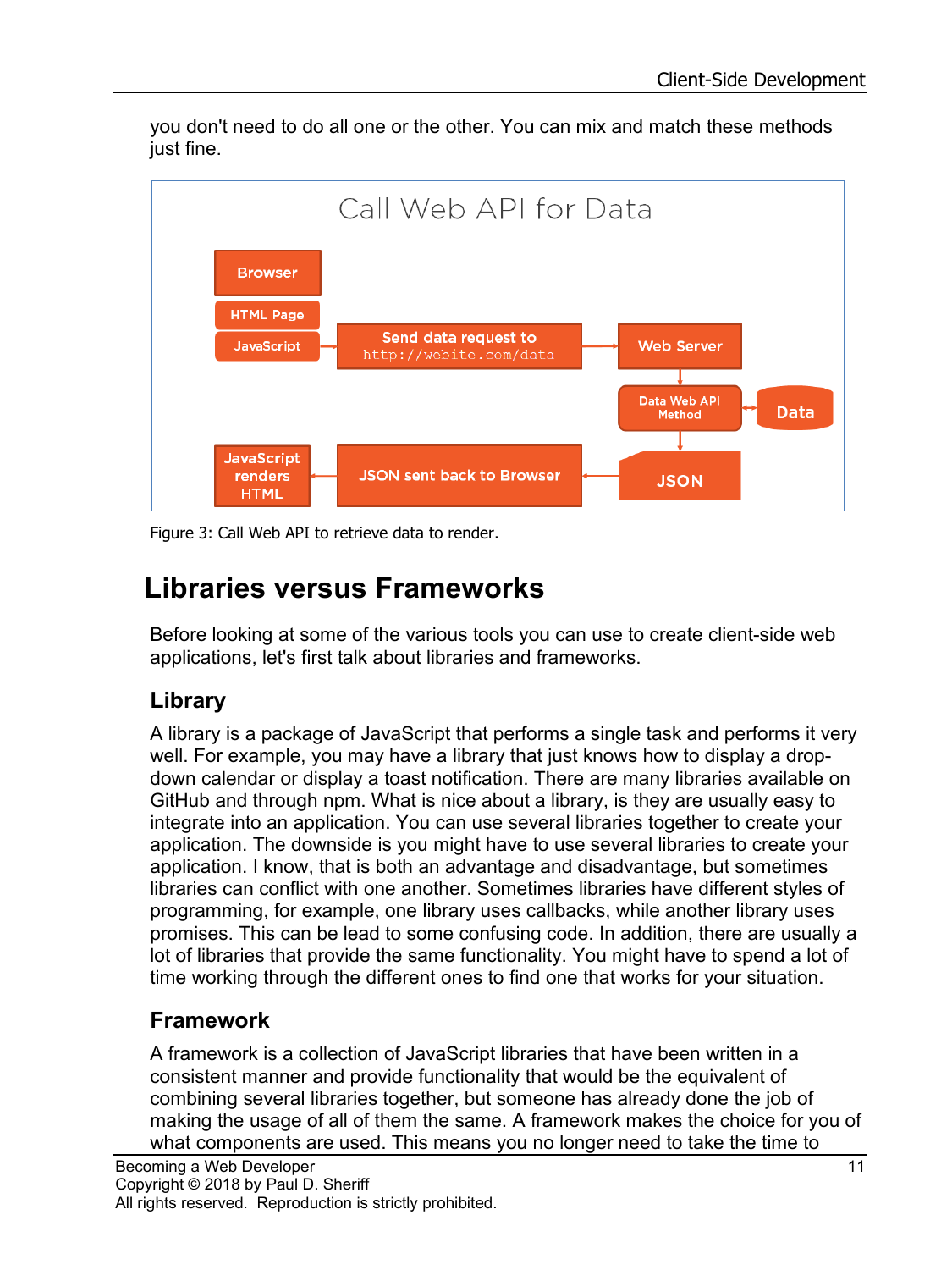research a bunch of different libraries to see which one works the best. Of course, the downside of using a framework is you are typically locked into their way of doing things. If you need to do something out of the ordinary, it can sometimes be very difficult, if not impossible to do.

#### **Which One to Choose**

There is no easy answer to whether you use a library or a framework. It is pretty much a personal choice, but can also be dictated by your corporate environment, and by the type of application you are creating. I find that for smaller applications, written by one, or just a few, developers that a library approach is usually best. For large (enterprise) applications, with a larger development team, a framework approach generally works best.

## **jQuery**

While JavaScript is powerful, it can sometimes be a little verbose. jQuery is a JavaScript library that simplifies JavaScript coding significantly. Sometimes reducing several lines of code to one line. Learn more at [https://jquery.com/.](https://jquery.com/)

## **TypeScript**

TypeScript is a superset of the functionality found in JavaScript. The most notable feature of TypeScript is it provides type-safety and OOP features in a syntax that is familiar to C# and Java developers. There is no browser that supports TypeScript, thus TypeScript must be converted to JavaScript before your web page is sent down to a user. This conversion process is called "transpiling". It is not required that you learn TypeScript, but many developers are moving to it, and if you are using Angular, you will use it. Learn more at [https://www.typescriptlang.org/.](https://www.typescriptlang.org/)

### **Vue.js**

Vue.js is a popular JavaScript library that purports to make creating client-side web applications faster and easier to develop. The main theme behind Vue.js is to help you build user interfaces. This library provides the HTML templating and databinding to allow you to create web pages quickly. This library only requires that you know HTML, CSS and JavaScript to use, so the learning curve is easy. You use any other library you want for other features of an application. There are several other features in the Vue.js library, so you can learn more at [https://vuejs.org/.](https://vuejs.org/)

### **React**

React is a popular JavaScript library that makes it easy to build user interfaces. React uses templating and data-binding to layout your HTML and inject data within that HTML. This library only requires that you know HTML, CSS and JavaScript to use, so the learning curve is easy. You use any other library you want for other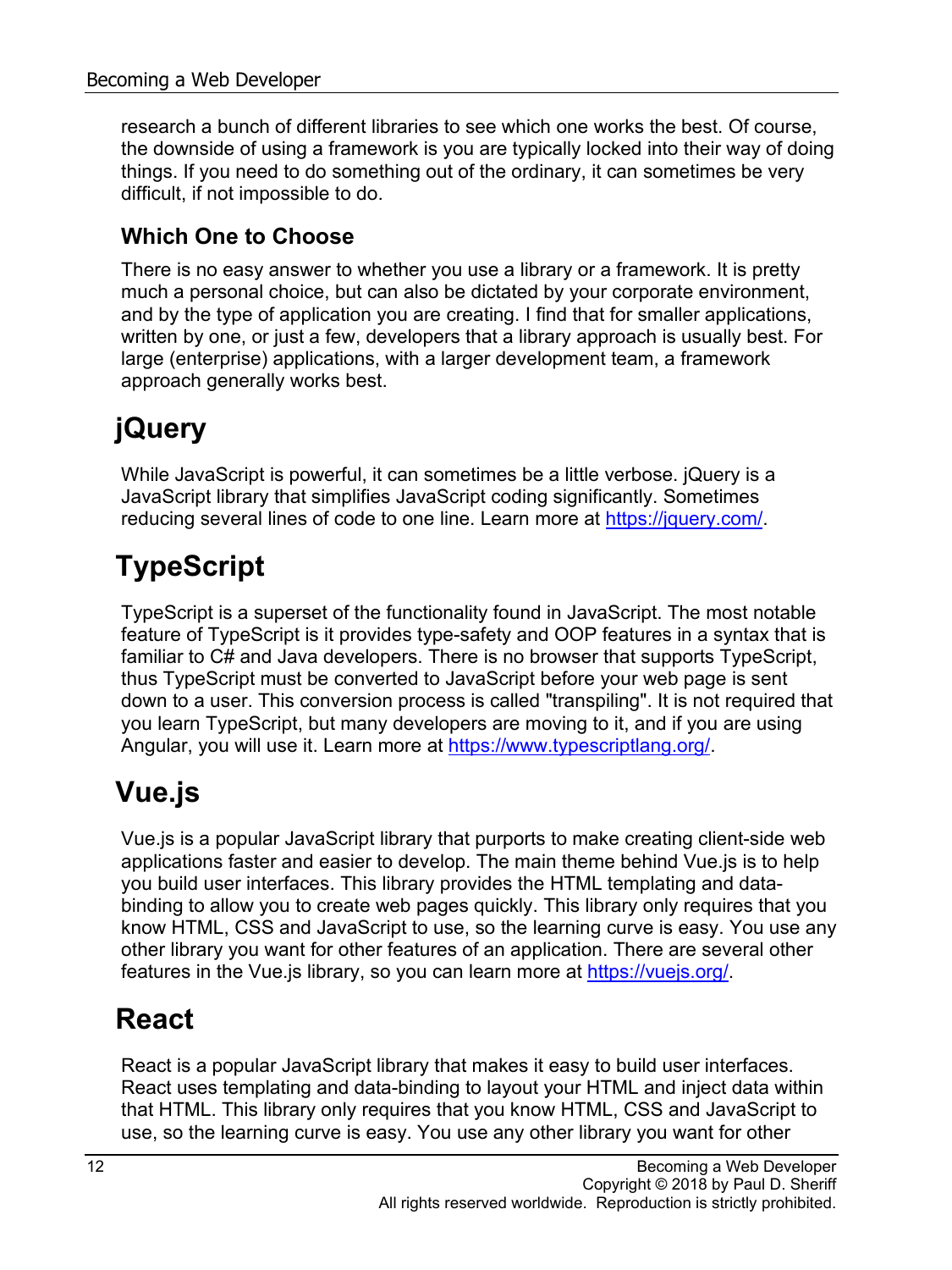features of an application. There are several other features in the React library, so you can learn more at [https://reactjs.org/.](https://reactjs.org/)

### **Angular**

Angular is a full featured framework with a large API to provide everything you need to build an enterprise application. Since it is so large, and is a framework, the learning curve is more significant than Vue.js or React. You also use TypeScript instead of JavaScript to program an Angular application. However, once you learn the framework, Angular is very powerful and makes creating a full-featured web application easy. More information about Angular can be found at [https://angular.io.](https://angular.io/)

# **Server-side or Client-side?**

So, between server-side and client-side development, which one should you choose? Unfortunately, there is no easy answer. A lot of it depends on what kind of application you are writing, what your corporate culture has dictated, how many developers will be working on your application, your (and your team's) skillset and many other factors. Of course, if you choose server-side technology like MVC for your development, you can easily integrate a few pages that use client-side technology when you need it. So, the good news is you don't really need to decide until your application demands it. Start with either technology, and adjust what you use based on what is required.

#### **Server-side Advantages**

- 1. Best approach for static web pages
- 2. Search engines can crawl the pages for better Search Engine Optimization (SEO)
- 3. Pages are loaded faster initially

#### **Server-side Disadvantages**

- 1. Harder to make pages that are very interactive
- 2. After the initial page load, frequent post-backs are slow since the whole page is typically redrawn

### **Client-side Advantages**

- 1. Pages can have a lot of rich interaction
- 2. Pages are very fast to render
- 3. Wide variety of JavaScript libraries to choose from